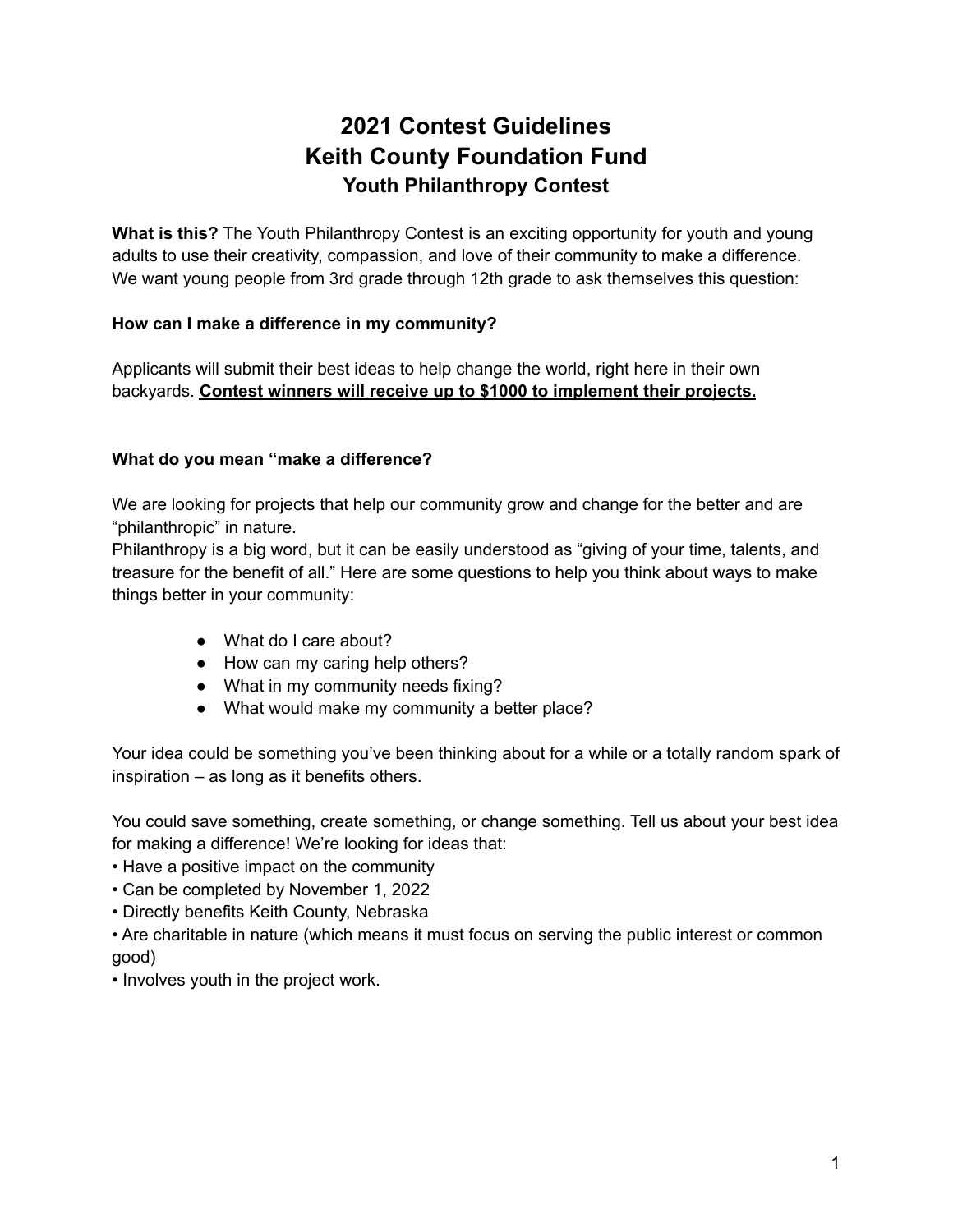### **Do I have to do this by myself?**

Not unless you want to! You can do a project on your own, with friends, or as part of a class, club or group. The contest has three different age-based categories for youth, so find the one that works for you.

### **See what age group you fit in:**

# **Grade-Based Categories**

3rd - 5th Grades 6th - 8th Grades 9th - 12th Grades

# **\*\*If the group has various ages of youth, the age group is determined by the age of the oldest person participating.**

#### **How do I complete an application?**

There are a few things that MUST be turned in with your application and there are a few additional pieces that may help "sell" your idea to the selection committee and give them a better sense of what you are trying to accomplish. The more you can demonstrate the details of your project and its impact in the community, the better your chances are of being selected.

#### **Required Application Materials:**

• Contest Application (all sections must be completed – including a media release for EACH student that participates in your group.)

• Project Display (Posters, photos, display boards, sketches, flow charts, impact statements, statistics, and anything else that helps showcase your project)

# **Optional Things to Include with Your Application (to give you a better chance for funding):**

• YouTube Video (please see Other Frequently Asked Questions for instructions on submission) • Examples or prototypes of your project if it is a product of some kind. Projects that include good displays with their application submissions are more likely to be chosen as contest winners.

#### **When is the application available for the contest?**

The application for the Youth Philanthropy Contest is available beginning November 15, 2021. Applications and information can be found on the keithcountyfoundation.org site. Go to Grants and Youth and click on Youth Philanthropy Contest.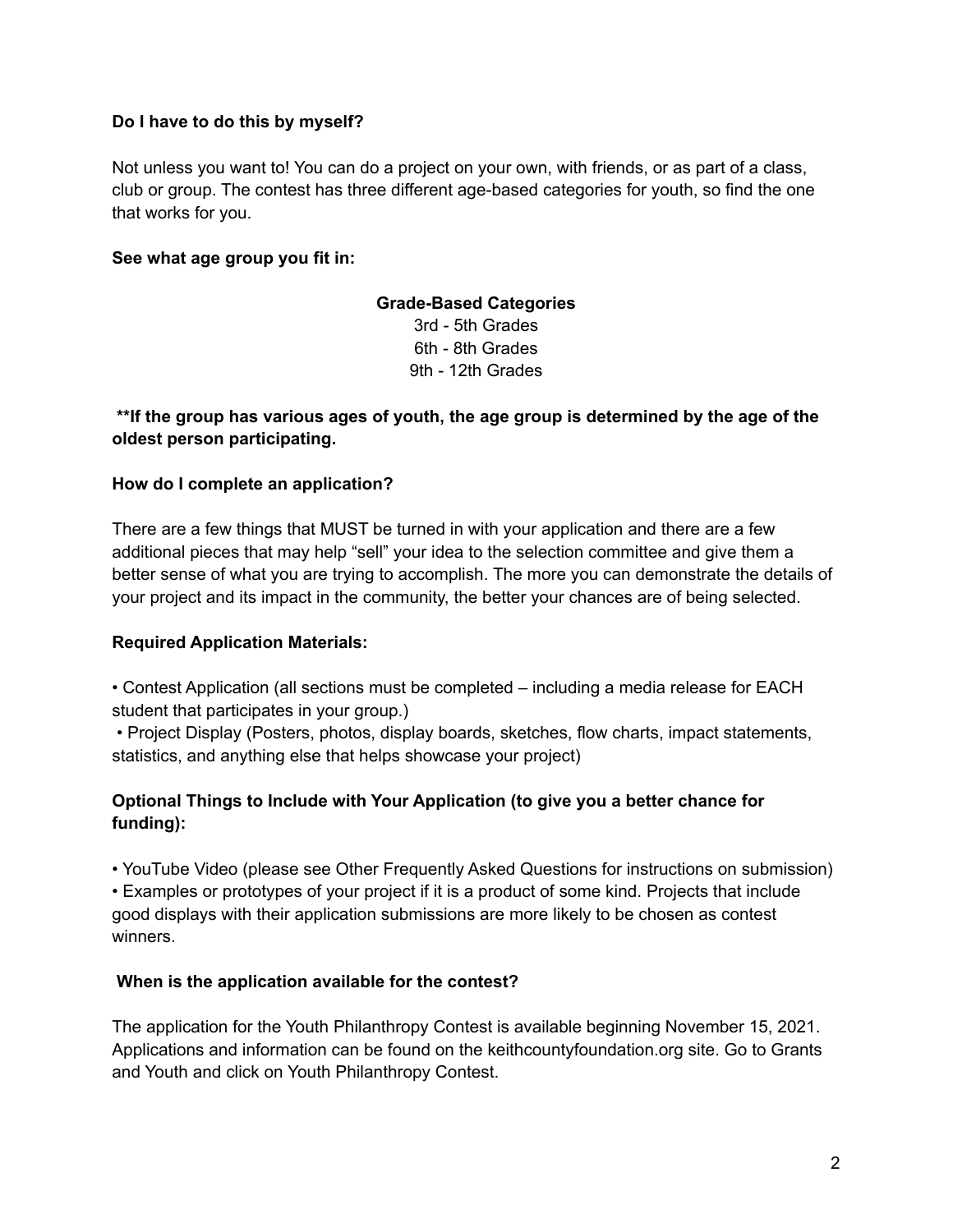### **What do I do with my contest application and display once they are done?**

Project applications and displays can be dropped off at the Petrified Wood Gallery, 418 East 1st Street, Ogallala, Nebraska, on the following date:

### **Friday, January 28, 2022 from 3:00 - 5:00**

When you drop off your projects, a committee member will check through all your paperwork and then escort you to a table where you can set up your project display for judging. The Selection Committee will interview and judge the projects on Saturday between 10:30 - 11:30.

### **When do you announce the winners?**

Winners will be announced at the Youth Contest Project Showcase on **January 29, 2022 at the Petrified Wood Gallery.** Each project must have at least **one representative attend the Public Project Viewing and Youth Contest Showcase**, but we encourage all group members participating in the contest to attend. Everyone is invited to also bring their family and friends. Light snacks and beverages will be served and everyone will have a chance to look at the displays and listen to a short program.

#### **Important Dates to Remember: (all held at the Petrified Wood Gallery)**

**January 28, 2022** (3:00pm – 5:00 pm) – Project Drop-off **January 29** (10:30am – 11:30am) – Student interviews and judging **January 29** (3:30 pm – 4:00pm) – Public Project Viewing **January 29** (4:00pm – 5:00pm) – Youth Contest Showcase (winners will be announced) **February 15** (6:00pm – 7:00pm) – Project Kickoff Celebration with Pizza

At the Project Kick Off Celebration there will be a review of guidelines, timelines, and agreements regarding the implementation of their project. Mentors will be paired at this time (if needed) to help participants complete their project. They will offer support, assistance, and advice as needed.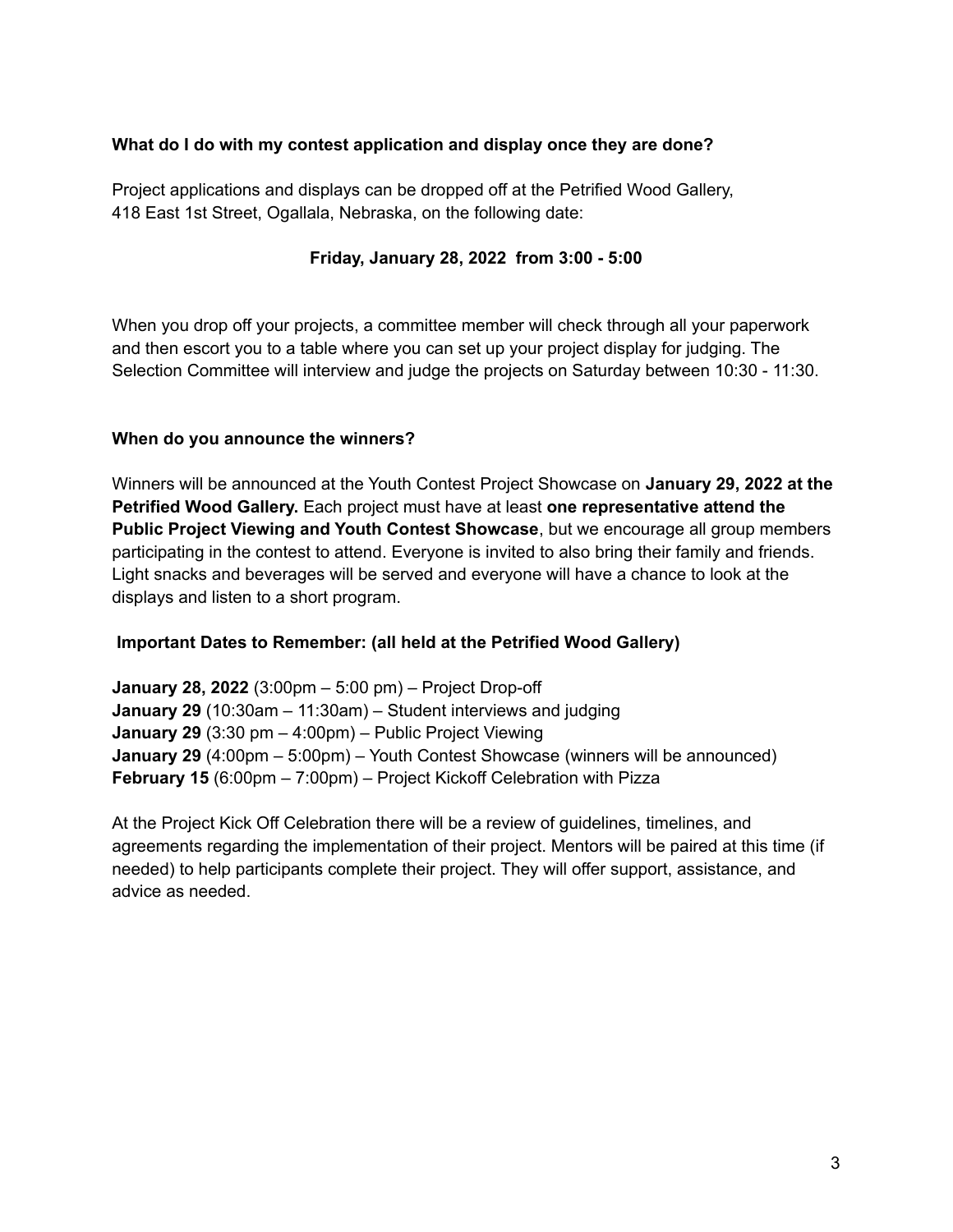# OTHER FREQUENTLY ASKED QUESTIONS

### **Is there a way I can get help with my application?**

You can get help by emailing us at info@keithcountyfoundation.org with any questions you might have about the contest or application process. Please put the Youth Philanthropy Contest in the subject line. You can also get help by calling or emailing our Project Coordinators, Barb Jeffres - (308) 289-5392 or Mary Jensen - (308) 289-4595.

In addition, the Youth Philanthropy Contest has a group of community mentors who will work with students to put their application packets, budgets, and displays together. So if you need help figuring out an idea, putting together a budget, designing displays, or completing your application packet they are there for you!

### **Why should I submit a video, poster or other display items?**

Visual aids such as videos, posters, or displays help our selection committee learn more about your project and the impact that it can have on the community. Use the visuals to sell your idea and tell us why it should be selected for funding. The projects that include detailed visual aids with their application submissions are more likely to be chosen as contest winners.

### **Are there any guidelines for my video?**

Your video must be 2 minutes or less in length, be appropriate to your project, be in English, and be clear, focused and audible. You must also have a completed media release (see application form) for all identifiable individuals (or their parent or guardian if they are under 18) in your video. Videos must be submitted via youtube.com.

#### **To get started uploading videos on YouTube, follow the steps below:**

- 1. Sign into YouTube (you must create an account if you don't already have one)
- 2. Select the video you'd like to upload from your computer.

Once the upload is completed, copy the YouTube link onto your application. Make sure you double check the link for accuracy. When you upload a video, by default it is set as a "Public" video, which means that anybody can view it. You can easily change the privacy settings while you're uploading the video in the "Privacy Settings" section.

Or, if you've already uploaded the video, you can change the privacy settings by following the steps below:

1. Visit your Video Manager.

2. Find the video you'd like to change, and then click the Edit button. 3. In the "Privacy Settings" drop-down menu, select Public or Unlisted.

4. Click Save changes.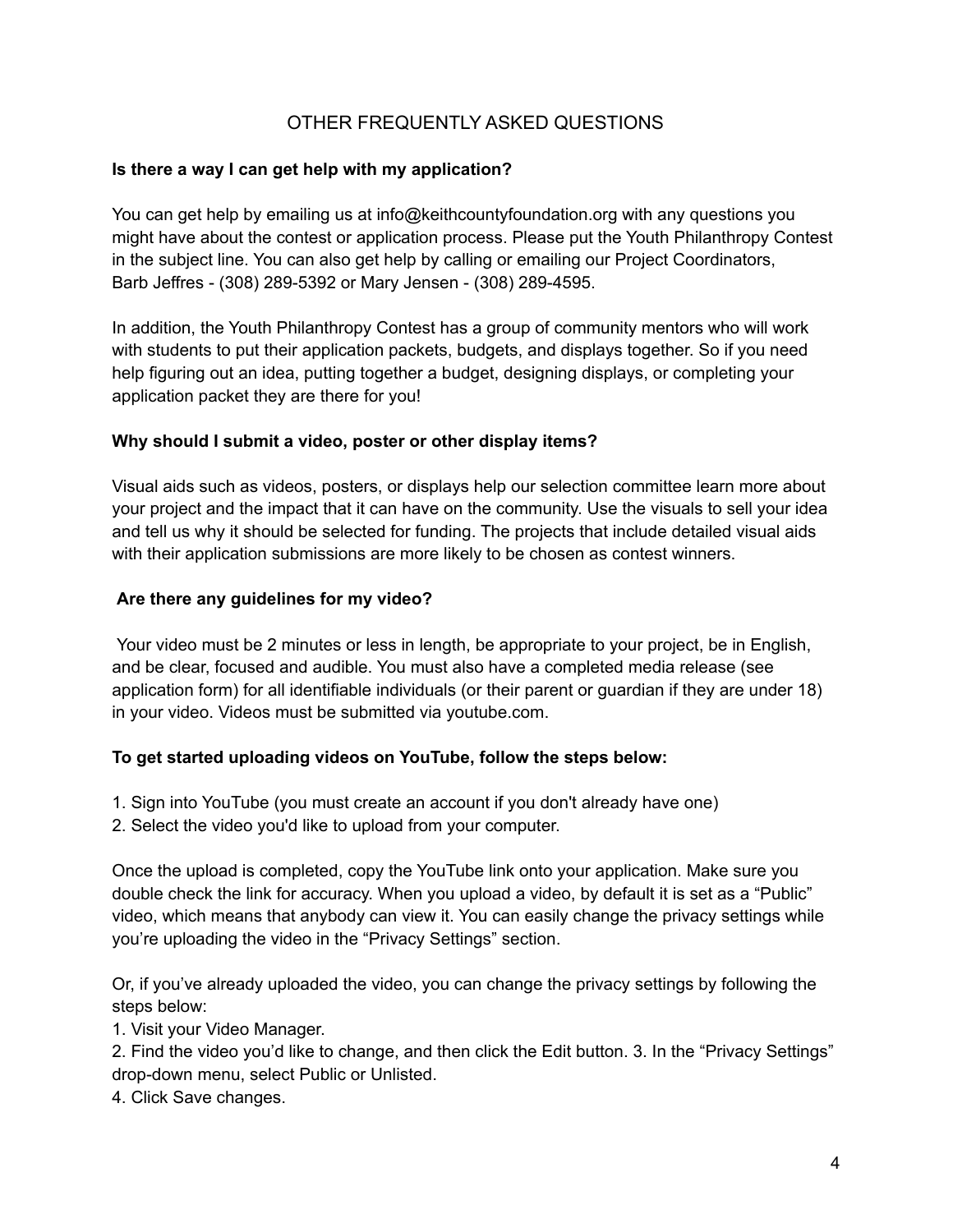# **What if I don't have access to video equipment?**

Videos are not required, it is just an idea for you to consider that may help you better tell your story.

# **Do I have to make sure my project is approved by the community organization or group that it benefits?**

YES! All projects that directly impact a club, group, or organization MUST have approval from those organizations affected by the project for your application to be considered for the contest. Not having permission to move forward with your project, should it be selected as a contest winner, will disqualify your application.

# **Can my project be a fundraising event?**

Yes! Fundraising is an important segment of philanthropy that helps to make a lot of organizations and projects a reality. If you choose to do a project that is a fundraiser, you must complete the Fundraiser Supplemental Application page found in the 5 of 6 application.

### **Who decides which projects receive funding?**

The Youth Philanthropy Contest has a Selection Committee that will be reviewing all applications.

# **What happens if my idea is funded?**

If you are a contest winner, the first step will be to attend our Project Kickoff Pizza Party on February 15th at the Petrified Wood Gallery.

Each project must have at least one representative present. Each classroom or large group project should select no more than 2-4 representatives to attend. It is also important that a parent or adult attends with you. We will review project timelines and complete an agreement form regarding the implementation of your project. You will be paired with a mentor who will help you to complete your project by offering support, assistance, and advice as you need it. They will check in with you on a regular basis and will assist you in working with the Youth Philanthropy Committee on financial pieces of your project. We will explain this in more detail and provide you a chance to meet your mentors if your project receives funding. Please feel free to ask questions if it is unclear.

# **Do I have to report back to the Youth Philanthropy Committee after my project is over?**

You will provide updates to the Youth Philanthropy Committee on your project's progress. When your project is completed, you will provide a final report. At that time we will ask you to answer a few questions about your project and how it went. We will also ask you to submit some